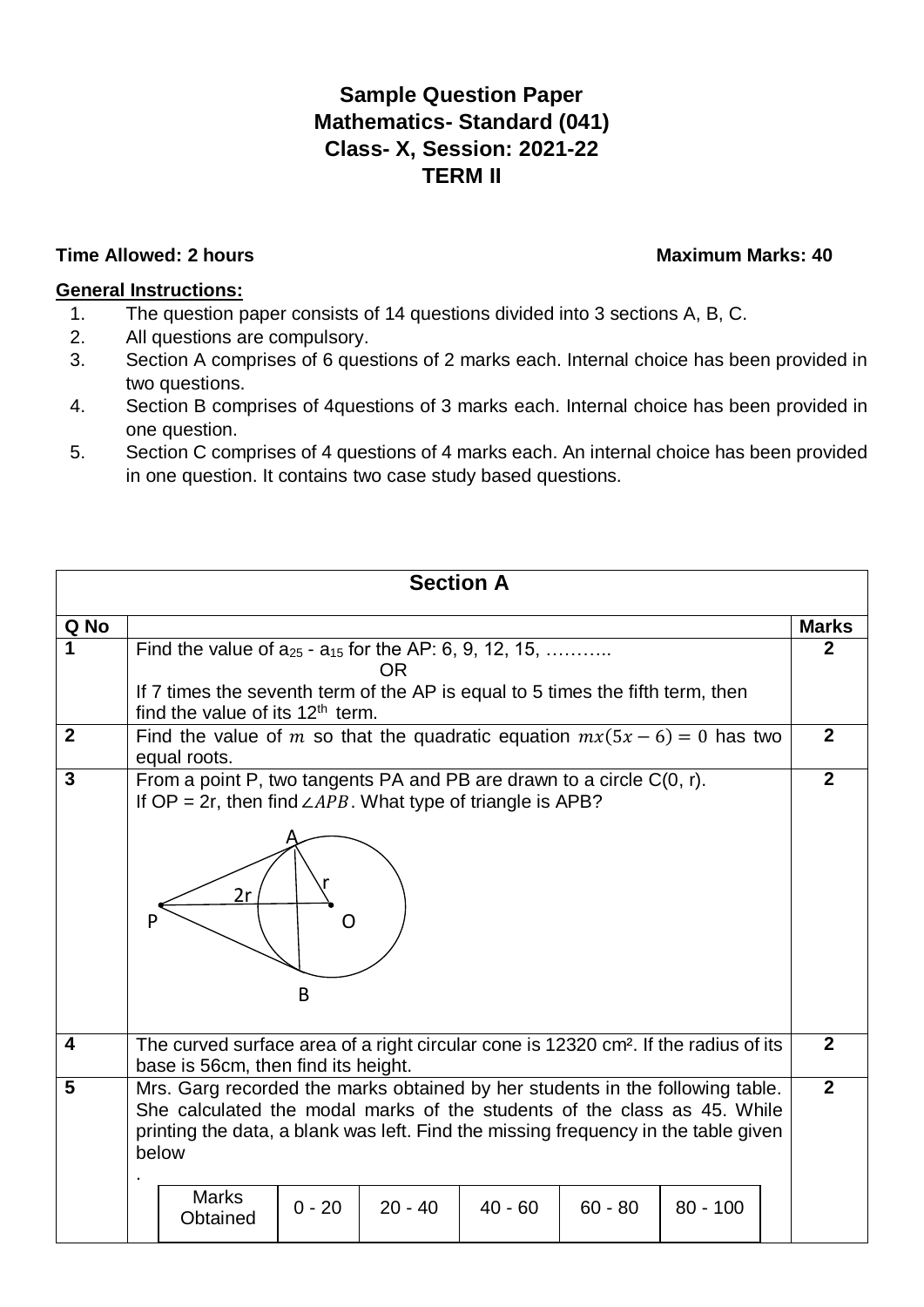|                | Number of<br><b>Students</b>                                                                                                                                                                                                                                                                                                                                                                                                                                                                                                                                                                                                                           | 5              | 10              |                  | 6                 | 3                 |  |                |
|----------------|--------------------------------------------------------------------------------------------------------------------------------------------------------------------------------------------------------------------------------------------------------------------------------------------------------------------------------------------------------------------------------------------------------------------------------------------------------------------------------------------------------------------------------------------------------------------------------------------------------------------------------------------------------|----------------|-----------------|------------------|-------------------|-------------------|--|----------------|
| 6              | If Ritu were younger by 5 years than what she really is, then the square of her<br>age would have been 11 more than five times her present age. What is her<br>present age?<br><b>OR</b><br>Solve for x: $9x^2 - 6px + (p^2 - q^2) = 0$                                                                                                                                                                                                                                                                                                                                                                                                                |                |                 |                  |                   | $\overline{2}$    |  |                |
|                |                                                                                                                                                                                                                                                                                                                                                                                                                                                                                                                                                                                                                                                        |                |                 | <b>Section-B</b> |                   |                   |  |                |
| $\overline{7}$ | Following is the distribution of the long jump competition in which 250 students<br>participated. Find the median distance jumped by the students. Interpret the<br>median                                                                                                                                                                                                                                                                                                                                                                                                                                                                             |                |                 |                  |                   |                   |  | 3              |
|                | <b>Distance</b><br>(in m)                                                                                                                                                                                                                                                                                                                                                                                                                                                                                                                                                                                                                              | $0 - 1$        | $1 - 2$         | $2 - 3$          | $3 - 4$           | $4 - 5$           |  |                |
|                | Number of<br><b>Students</b>                                                                                                                                                                                                                                                                                                                                                                                                                                                                                                                                                                                                                           | 40             | 80              | 62               | 38                | 30                |  |                |
| 8              | Construct a pair of tangents to a circle of radius 4cm, which are inclined to<br>each other at an angle of 60°.                                                                                                                                                                                                                                                                                                                                                                                                                                                                                                                                        |                |                 |                  |                   |                   |  | 3              |
| 9              | The distribution given below shows the runs scored by batsmen in one-day<br>cricket matches. Find the mean number of runs.<br><b>Runs</b><br>scored<br>Number of<br>batsmen                                                                                                                                                                                                                                                                                                                                                                                                                                                                            | $0 - 40$<br>12 | $40 - 80$<br>20 | $80 - 120$<br>35 | $120 - 160$<br>30 | $160 - 200$<br>23 |  | $\overline{3}$ |
| 10             | Two vertical poles of different heights are standing 20m away from each other<br>on the level ground. The angle of elevation of the top of the first pole from the<br>foot of the second pole is 60° and angle of elevation of the top of the second<br>pole from the foot of the first pole is 30°. Find the difference between the heights<br>of two poles. (Take $\sqrt{3}$ = 1.73)<br><b>OR</b><br>A boy 1.7 m tall is standing on a horizontal ground, 50 m away from a building.<br>The angle of elevation of the top of the building from his eye is 60°. Calculate<br>the height of the building. (Take $\sqrt{3}$ = 1.73)<br><b>Section-C</b> |                |                 |                  |                   |                   |  | 3              |
| 11             | The internal and external radii of a spherical shell are 3cm and 5cm<br>respectively. It is melted and recast into a solid cylinder of diameter 14cm, find<br>the height of the cylinder. Also find the total surface area of the cylinder.<br>(Take $\pi = \frac{22}{7}$ )                                                                                                                                                                                                                                                                                                                                                                            |                |                 |                  |                   |                   |  | 4              |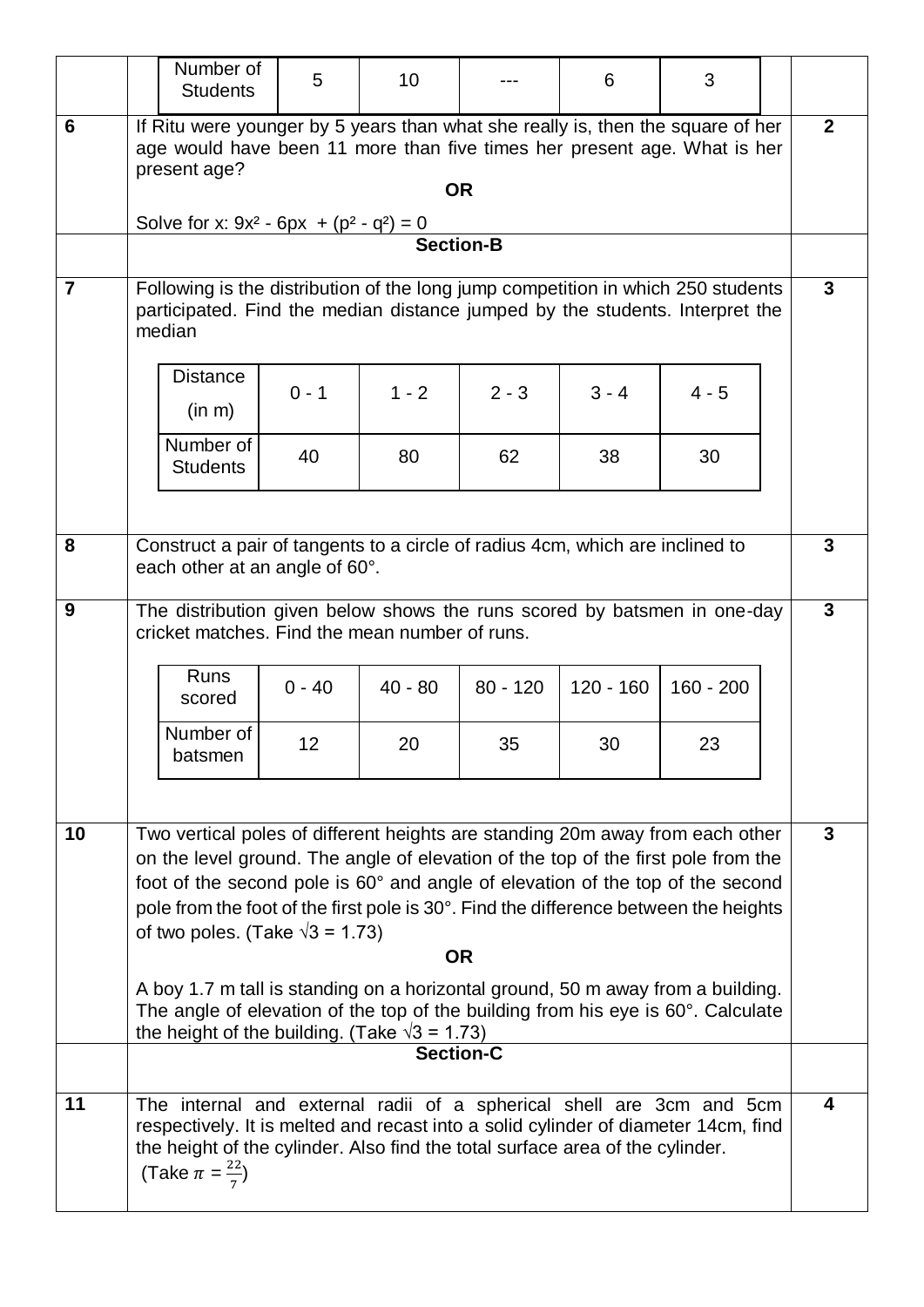